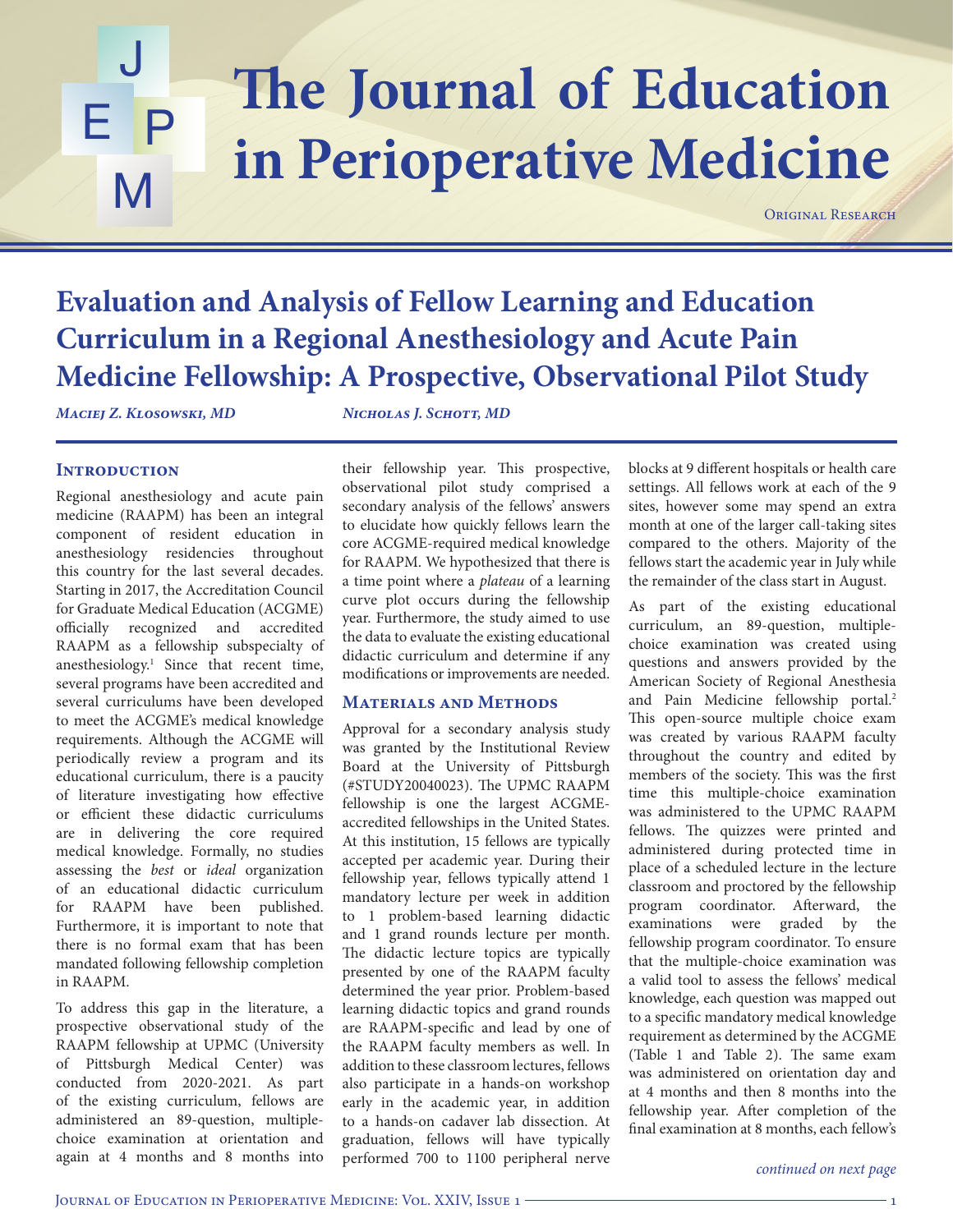answers were collected in an anonymous and deidentified manner. Regarding statistical analysis, the cumulative average score for the orientation, 4-month, and 8-month examinations were calculated using Microsoft Excel (Microsoft, Redmond, Washington). The standard deviation of the averages of all the fellows for the orientation, 4-month, and 8-month examinations were also calculated using Microsoft Excel.

The inclusion criterion for this study was fellows who completed all 3 examinations. The exclusion criterion was fellows who did not complete all 3 exams (due to illness, maternity leave, etc). The primary outcome of this secondary analysis was individual fellows' average score on each examination. A secondary outcome was analysis of individual topics as mandated by the ACGME. This was achieved by mapping each individual examination question to specific medical knowledge topics that fellows are required to learn in an ACGMEapproved RAAPM fellowship. This was then used to identify which topics were commonly answered correct or incorrectly.

#### **Results**

Fifteen fellows were included in this study. The fellowship class represents a diverse group of trainees from around the country. In this class, 3 fellows completed their residency training at the same institution of the RAAPM fellowship. Demographics otherwise were diverse with varying training institutions from around the country representing a broad background of anesthesiology residency training. Fellows got averages of  $64\%$  (n = 15 SD  $\pm$  7.4), 74% (n = 15 SD  $\pm$  9.8), and 79% ( $n = 15$  SD  $\pm$  12.2) correct responses on the orientation, 4-month, and 8-month examinations, respectively (Figures 1 and 2). All 15 fellows of the RAAPM class completed the orientation, 4-month, and 8-month examinations. An analysis of each individual ACGME-mandated medical knowledge requirement revealed that the topic with the lowest percent of correct responses (defined as less than 33% of fellows answering correctly) for the orientation exam and 4-month exam were lower extremity nerve blocks, truncal blocks, and neuraxial anesthesia. No topics

had less than 33% correct responses on the 8-month exam except for 1 question regarding identification of a lower extremity nerve block location based on an ultrasonographic image. Questions with 100% correct response rates across all 3 exams focused on local anesthetic pharmacology as well as systemic opioid pharmacology. All fellows in the RAAPM class completed all 3 examinations, and none were excluded from the study.

#### **Discussion**

The aim of this study was to elucidate how quickly RAAPM fellows learn the core medical knowledge topics as required by the ACGME. The results of this study demonstrate that there is significant improvement from orientation to 4 months into the fellowship. The improvement continues to 8 months, albeit to a lesser degree (74% correct average vs 79% correct average). Comparing the 4-month to the 8-month scores, a *plateau* appears to have been reached, as there was only a 5% increase in the average score compared to a 10% average increase in scores from orientation to 4 months into the fellowship year. This suggests that the greatest amount of learning tends to occur in the first half of the fellowship year and that there may be a *plateau* of learning for RAAPM fellows (Figure 2). A final, fourth exam was considered around the time of graduation. However, because we reviewed the exam with our fellows for educational purposes, a fourth exam was not given.

A review of the currently available literature revealed that extensive research has been conducted on the evaluation of knowledge acquisition as a function of a curriculum. Some of these studies looked at the impact of forming a new curriculum and comparing it to an older, preexisting one and determining whether there was increased knowledge acquisition via a multiplechoice test. $3-5$  These studies were able to demonstrate an increase in knowledge acquisition by demonstrating improved pre vs post multiple choice examination scores. Other studies evaluated the impact of introducing a new curriculum or restructuring an existing didactic schedule and evaluating their respective impacts on knowledge acquisition via an analysis of a nationally administered in-training examination.<sup>6,7</sup>

In addition to these studies, other investigators have researched the impact of how a curriculum is delivered and its effect on knowledge acquisition. Examples include an analysis of whether a *flippedclassroom* approach to adult education improves knowledge acquisition or whether an interactive case-based module compared to a traditional textbook module has any impact on knowledge acquisition.<sup>8,9</sup>

All the aforementioned studies involved modifications of curriculums or how the curriculum was delivered, but it is also important to examine what factors can affect knowledge acquisition. McDonald et al retrospectively evaluated the association of knowledge acquisition with different factors such as conference attendance or self-directed daily reading of an electronic educational resource.10 Some of their interesting conclusions were that 20 minutes of self-directed daily reading of an educational electronic program such as UpToDate could increase in-training examination (ITE) scores by the same magnitude as an entire year of residency training.

These studies show that knowledge acquisition has been extensively studied as a function of an educational curriculum; however, fewer studies have investigated the association of knowledge acquisition as a function of medical training or experience. A cross-sectional study by Williams et al evaluated medical students' acquisition of diagnostic pattern recognition and clinical data interpretation abilities as a function of 0, 1, 2, and 3 years of medical education. $11$ Researchers found an upward growth of these abilities that leveled off in year 3. This study shows that it is possible to evaluate knowledge acquisition longitudinally as a function of time.

Further supporting this claim, a study by Zhou et al published in 2018 specifically looked at the rate of knowledge acquisition for anesthesiology residents as a function of the newly introduced staged examinations for primary certification.<sup>12</sup> These researchers found an accelerated rate of knowledge acquisition over time after the introduction of the BASIC examination as compared to when the BASIC and advanced examinations were combined and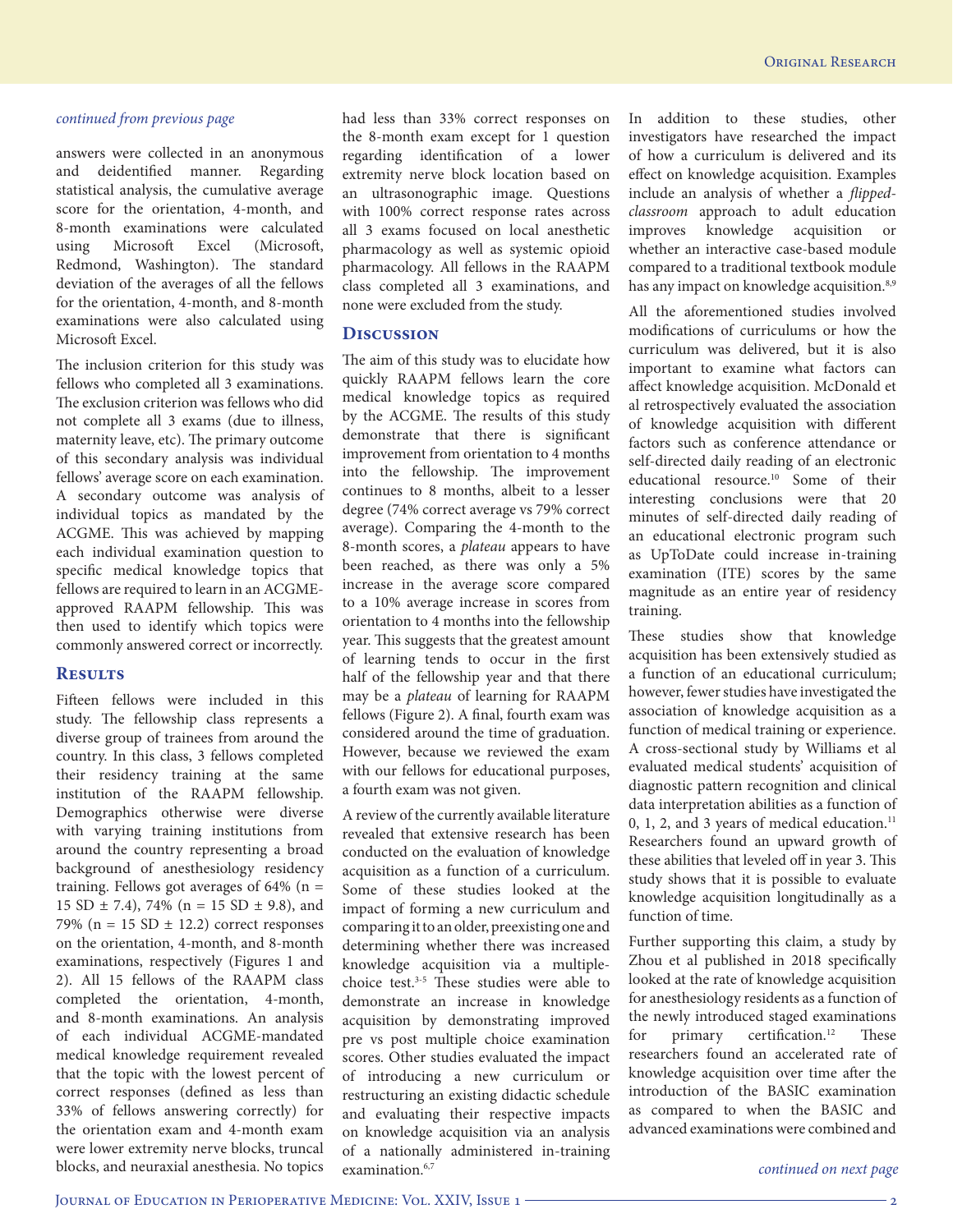administered after completion of residency. Although this study showed a temporal association of learning, the populations in question were anesthesiology residents and not fellows.

Upon evaluating each individual topic in this study, it was apparent that lower extremity nerve blocks, truncal blocks, and neuraxial anesthesia seemed to be a common area of knowledge deficiency in our study population in the beginning of the fellowship year. This may be related to the fact that according to the educational didactic schedule, these topics are covered later in the year. One question regarding ultrasound image interpretation for a common adductor block was answered correctly by <33% fellows. Upon reviewing the question and answer, this was likely due to open interpretation of at which level the image was obtained and not because this is a rare block. This is perhaps one of the most common blocks performed in this fellowship. A lack of expertise in these regional anesthesia topics is likely why a resident would seek a RAAPM fellowship.

The core didactic curriculum was based on encouraging a growing experience and competence in the subspecialty. Core, science, and lecture-based sessions were implemented early in the academic year. As the curriculum advanced, more medical literature sessions and problem-based learning discussions were added to the curriculum. These latter categories were intended to emphasize and apply knowledge obtained toward expertise in practice as opposed to learning new, unseen topics. This was based on the ACGME Milestones approach to fellow education.<sup>13</sup> It is also important to note that no changes in the curriculum were made during this study given the results were not analyzed until after the examinations were administered. The results of this study would be used to implement changes in the future didactic curriculum. It may also be interesting to study the effect of a daily multiple-choice question sent to each fellow and its impact on knowledge retention and acquisition.

Although this study did demonstrate a *plateau* of learning for RAAPM fellows, the study had several limitations. First, this study used the same multiple choice

examination questions for each time point in the fellowship. This significantly increases the chance that recall bias may have an effect on the results of the later examinations. Furthermore, these are *open access* questions that are available online (answers however are not readily available) where a fellow could theoretically review the exam at some point. A possible solution to this limitation in future studies would be developing a multiple-choice question bank with enough questions so that each topic would be covered for all examinations without repetition. A second limitation is the relatively small sample size and diverse pool of fellows with various anesthesia training backgrounds. Although the UPMC RAAPM fellowship is one of the largest programs in the country, to truly determine if 4 months is the time point when fellows reach a *plateau* of learning, this study would need to be repeated for several other programs to increase the sample size as well as pool data annually. Given our limited sample size of 15 fellows each year, we plan to continually collect the data and see if there is a plateauing effect of the subsequent classes. This could be combined into a pooled data set. This may introduce bias as the curricula adapts annually based on gaps of knowledge which may vary from class to class. Orientation test scores may be able to be assessed, yet 4-month and 8-month data may be inaccurate when pooled. Additionally, introducing the exam to other ACGME accredited programs with similar requirements could give more data, especially for baseline knowledge.

Given that there is no standardized RAAPM curriculum, multiple choice question bank, or formal examination, it forces individual fellowship programs to formalize their own curricula, which requires a significant time and monetary commitment. This relatively easy assessment tool can be used to modify future didactic curriculums. For example, in this fellowship, topics such as truncal blocks, lower extremity blocks, and neuraxial anesthesia can be given earlier in the academic year and less time can be spent on local anesthetic pharmacology and systemic opioids. Some topics are learned in residency, and more advanced topics should be given more attention. Other programs may use this study method to identify areas, if any, that are lacking in their educational didactic curriculum.

We hope that other programs will be able to provide a more efficient and effective didactic educational curriculum tailored specifically to their program's weaknesses and strengths by using a similar approach to evaluate the quality of their current didactic educational curriculum. Furthermore, this method could also be applied to non-ACGME RAAPM fellowship programs and even anesthesiology residency programs to improve their overall didactic curriculums.

#### **References**

- 1. Mariano, Edward. "A New Era for Regional Anesthesiology and Acute Pain Medicine." EdMarianocom, 2 Apr. 2017, https://www. edmariano.com/archives/1252. Accessed February 17, 2022
- 2. The American Society of Regional Anesthesia and Pain Medicine (ASRA). Knowledge quizzes for fellows. www.asra.com/news-publications/ asra-updates/blog-landing/legacy-b-blogposts/2021/01/06/knowledge-quizzes-for-fellows. Accessed January 19, 2021.
- 3. Succar T, McCluskey P, Grigg J. Enhancing medical student education by implementing a competency-based ophthalmology curriculum. *Asia Pac J Ophthalmol (Phila).* 2017;6(1):59-63. doi:10.22608/APO.2016102. PMID: 28161917.
- 4. Gill G, Ho G, Hopkins A, et al. Evaluation of knowledge acquisition with a practice management course for anesthesiology residents: a pilot study. *J Educ Perioper Med.* 2019;21(1):E630.
- 5. Garcia-Tomas V, Schwengel D, Ouanes JP et al. Improved residents' knowledge after an advanced regional anesthesia education program. *Middle East J Anaesthesiol.* 2014;(4):419-27.
- 6. Fahy BG, Vasilopoulos T, Bensalem-Owen M, Chau DF. Evaluating an interdisciplinary EEG initiative on in-training examination EEG-related item scores for anesthesiology residents. *J Clin Neurophysiol.* 2019;36(2):127-34.
- 7. Ha D, Faulx M, Isada C, et al. Transitioning from a noon conference to an academic half-day curriculum model: effect on medical knowledge acquisition and learning satisfaction. *J Grad Med Educ.* 2014;(1):93-9.
- 8. Tainter CR, Wong NL, Cudemus-Deseda GA, Bittner EA. The "flipped classroom" model for reaching in the intensive care unit: rationale, practical considerations, and an example of successful implementation. *J Intensive Care Med.* 2017;32(3):187-96.
- 9. Kopp SL, Smith HM. Developing effective web-based regional anesthesia education: a randomized study evaluating case-based versus non-case-based module design. *Reg Anesth Pain Med.* 2011;36(4):336-42.
- 10. McDonald FS, Zeger SL, Kolars JC. Factors associated with medical knowledge acquisition during internal medicine residency. *J Gen Intern Med.* 2007;22(7):962-8.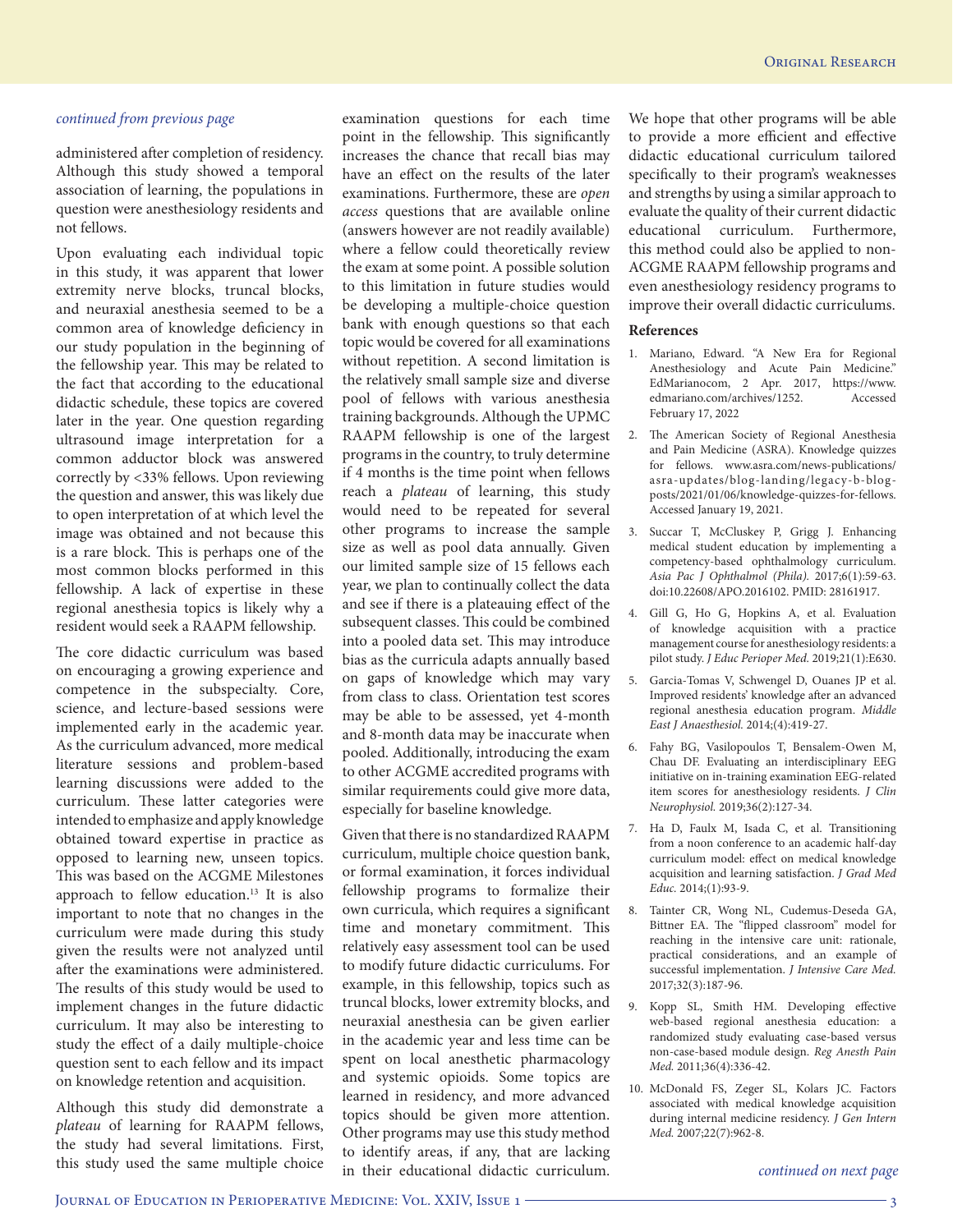- 11. Williams RG, Klamen DL, Hoffman RM. Medical student acquisition of clinical working knowledge. *Teach Learn Med.* 2008;20(1):5-10.
- 12. Zhou Y, Sun H, Lien CA, et al. Effect of the BASIC examination on knowledge acquisition during anesthesiology residency. *Anesthesiology*. 2018;128(4):813-20.
- 13. Edgar L, Elkassabany N, Maniker R, et al. The regional anesthesiology and acute pain medicine milestone project. Accreditation Council for Graduate Medical Education Milestones, The Accreditation Council for Graduate Medical Education, and The American Board of Anesthesiology. www.acgme.org/Portals/0/PDFs/Milestones/ RegionalAnesthesiologyAndAcutePainMedicineMilestones. pdf?ver=2018-02-01-100826-850. Accessed January 19, 2021.
- 14. Accreditation Council for Graduate Medical Education. ACGME program requirements for regional anesthesiology and acute pain Mmedicine. www.acgme.org/Portals/0/046\_ RAAPM\_PRs\_RC.pdf. Accessed May 5, 2020.

*Maciej Z. Klosowski is a 2020-2021 Regional Anesthesiology and Acute Pain Medicine fellow in the Department of Anesthesiology and Perioperative Medicine, University of Pittsburgh Medical Center, Pittsburgh, PA. Nicholas J. Schott is an Assistant Professor and Site Director in the Division of Acute Pain and Regional Anesthesia, University of Pittsburgh Medical Center Magee-Womens Hospital and also a Program Director for the Regional Anesthesiology and Acute Pain Medicine Fellowship, Department of Anesthesiology and Perioperative Medicine, University of Pittsburgh Medical Center, Pittsburgh, PA.*

*Corresponding author: Nicholas J. Schott, MD, UPMC Department of Anesthesiology and Perioperative Medicine, Kaufmann Medical Building, 3471 Fifth Avenue, Suite 402, Pittsburgh, PA 15213. Telephone (412) 692-4572, Fax: (412) 692-4572*

*Email address: Nicholas J. Schott: schottnj@upmc.edu*

*Conflicts of interest: We have no conflicts of interest to disclose and have no sources of funding to declare for this manuscript.*

#### **Abstract**

**Background:** Since 2017, several regional anesthesiology and acute pain medicine fellowship programs throughout the country have developed various educational didactic curriculums to address the core medical knowledge requirements as set by the Accreditation Council for Graduate Medical Education. Given the paucity of existing literature regarding the medical knowledge acquisition of regional anesthesiology and acute pain medicine fellows, this study aimed to determine how quickly these fellows learn during their fellowship year, with a secondary aim of analyzing a new educational didactic curriculum in its goal of delivering the required medical knowledge.

**Methods:** An 89-question, multiple-choice examination was administered to the 2020-2021 regional anesthesiology and acute pain medicine fellows at the University of Pittsburgh Medical Center during orientation and again at 4 months and 8 months into the fellowship. A secondary analysis of anonymous deidentified answers was completed.

**Results:** Fellows averaged 64%, 74%, and 79% correct responses on the orientation, 4-month, and 8-month exams, respectively. An analysis of the orientation exam revealed that the most commonly incorrect answers stemmed from topics including lower extremity nerve blocks, truncal blocks, and neuraxial anesthesia. The 4-month exam showed overall marked improvement; however, truncal blocks remained the most missed topic. Topics with 100% correct response rates in all examinations were local anesthetic pharmacology and systemic opioids.

**Conclusions:** The results of this study indicate that a large portion of learning occurs during the first 4 months of the fellowship and slows thereafter. Using this simple form of fellowship evaluation, changes to an educational didactic curriculum can be implemented to reach medical knowledge goals more effectively and efficiently as required by the Accreditation Council for Graduate Medical Education.

**Keywords:** Fellowships, curriculum, medical education, anesthesiology, regional anesthesiology, acute pain medicine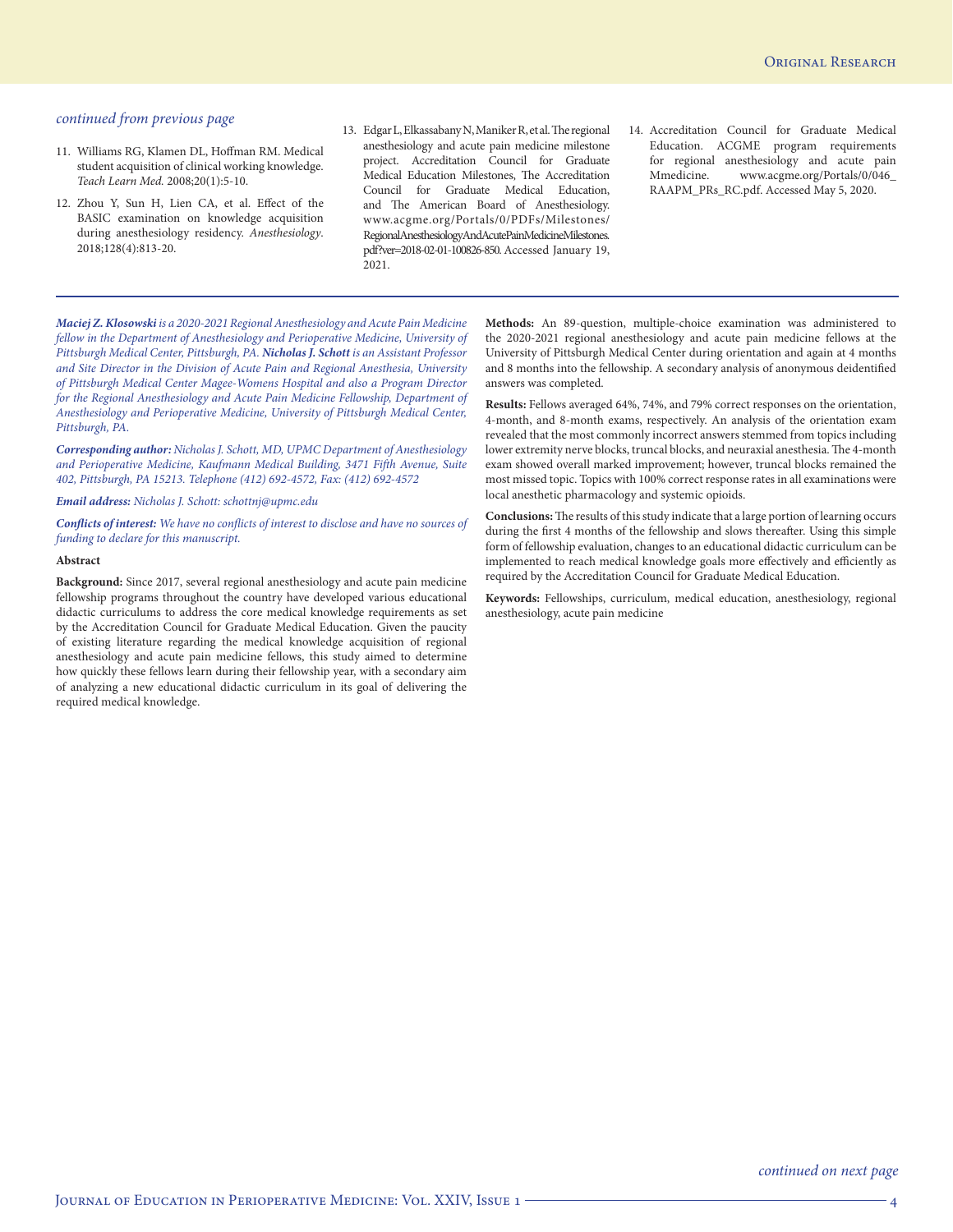# **Figures**

*Figure 1. Percent correct response for each examination for each individual fellow.*

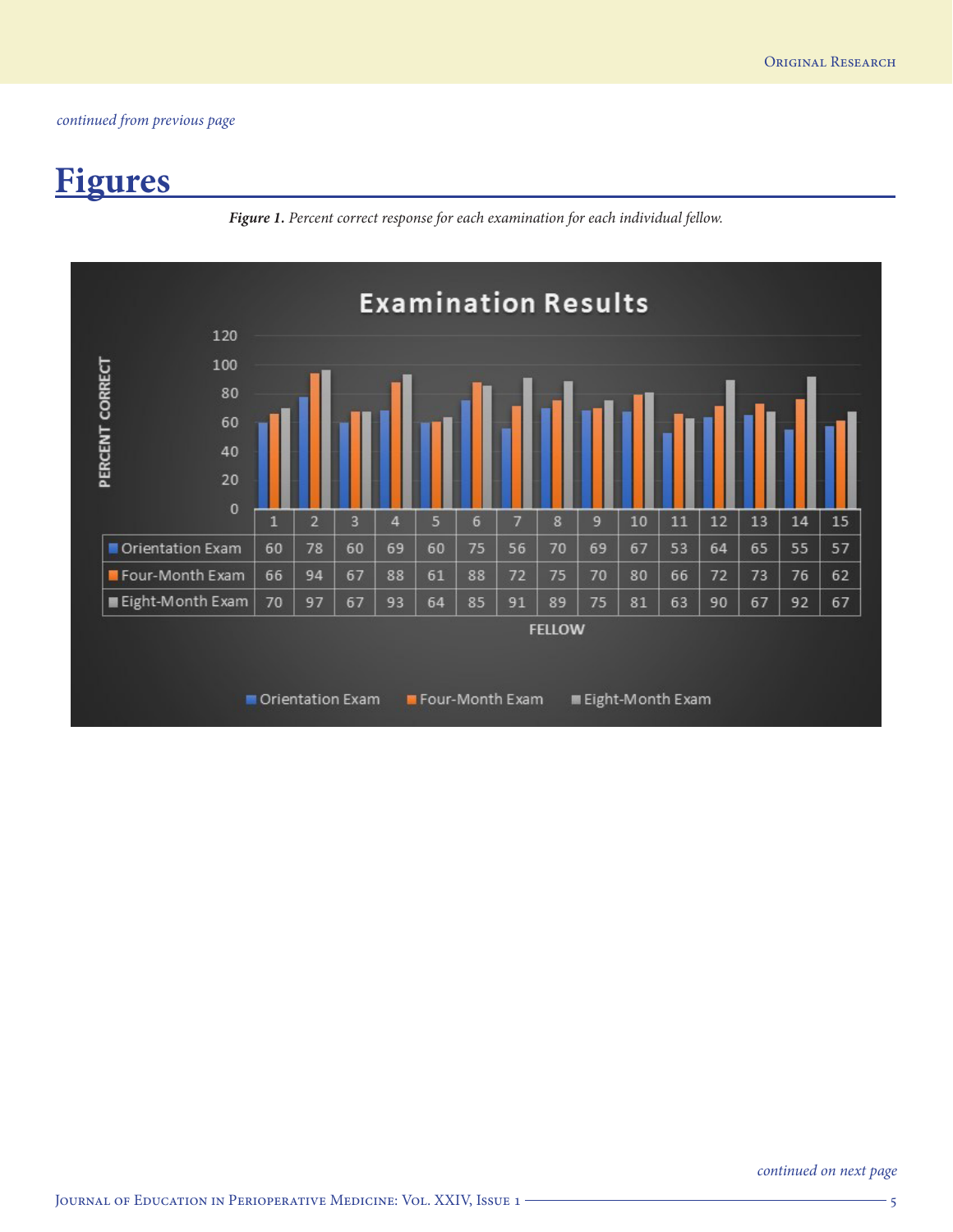## **Figures** *continued*

*Figure 2. Correct response percentages with standard deviations for all fellows for the orientation exam, 4-month exam, and 8-month exam.*

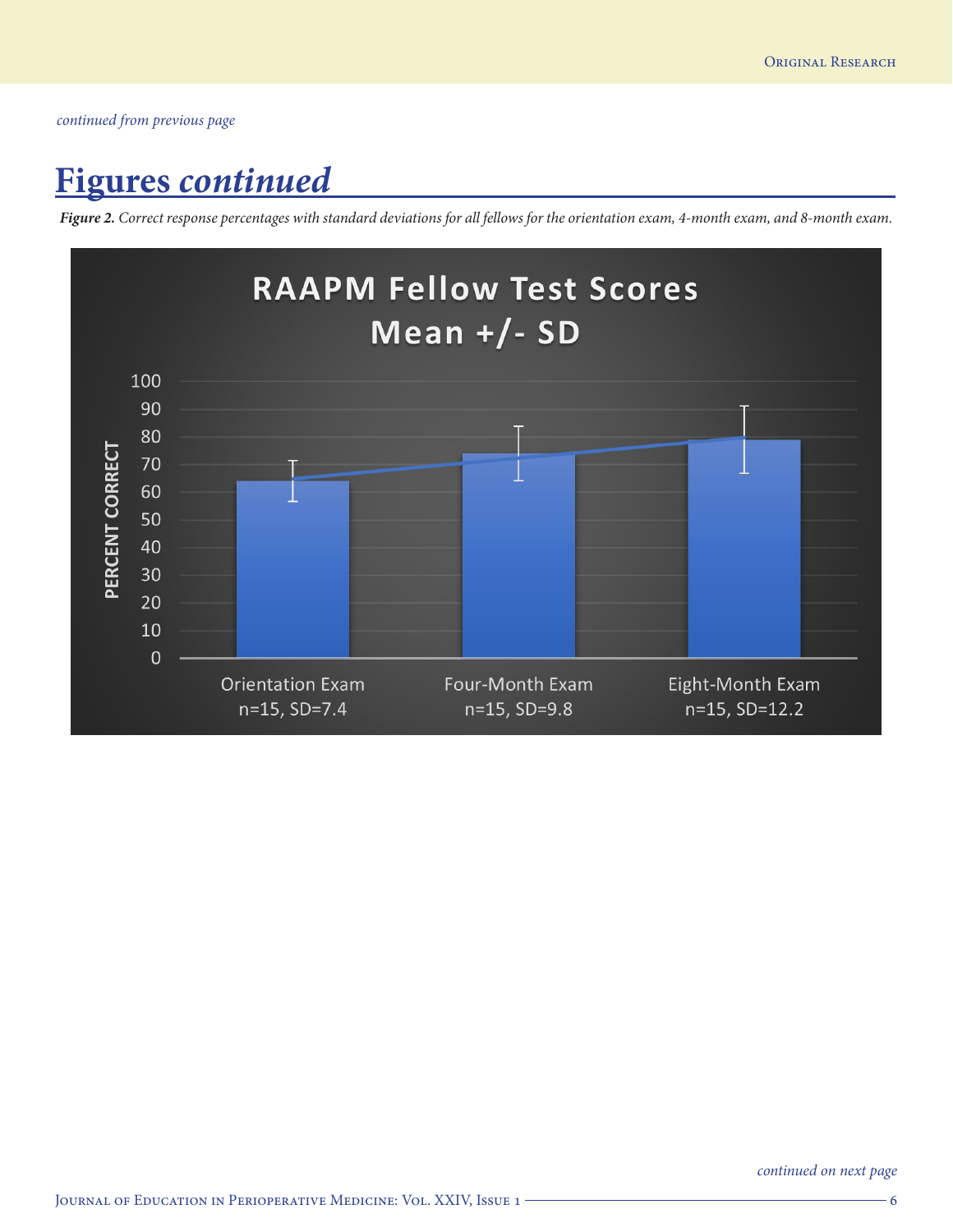## **Tables**

*Table 1. General Medical Knowledge Topic Requirements per the ACGME Requirements for Graduate Medical Education in Regional Anesthesiology and Acute Pain Medicine.14*

| Fellows must demonstrate knowledge of anatomy and clinical pharmacology including: |  |  |
|------------------------------------------------------------------------------------|--|--|
| Central Neuraxial and Peripheral Nerve Anatomy                                     |  |  |
| Local Anesthetic Pharmacology                                                      |  |  |
| Neuraxial Opioids                                                                  |  |  |
| Systemic Opioids                                                                   |  |  |
| Non-Opioid Analgesia                                                               |  |  |
| Fellows must demonstrate knowledge of regional anesthesia techniques, including:   |  |  |
| Nerve Localization Techniques                                                      |  |  |
| Spinal Anesthesia                                                                  |  |  |
| Epidural Anesthesia (Lumbar and Thoracic)                                          |  |  |
| <b>Upper Extremity Nerve Blocks</b>                                                |  |  |
| Lower Extremity Nerve Blocks                                                       |  |  |
| <b>Truncal Blocks</b>                                                              |  |  |
| Intravenous Regional Anesthesia                                                    |  |  |
| Complications of Regional Anesthesia and Acute Pain Medicine                       |  |  |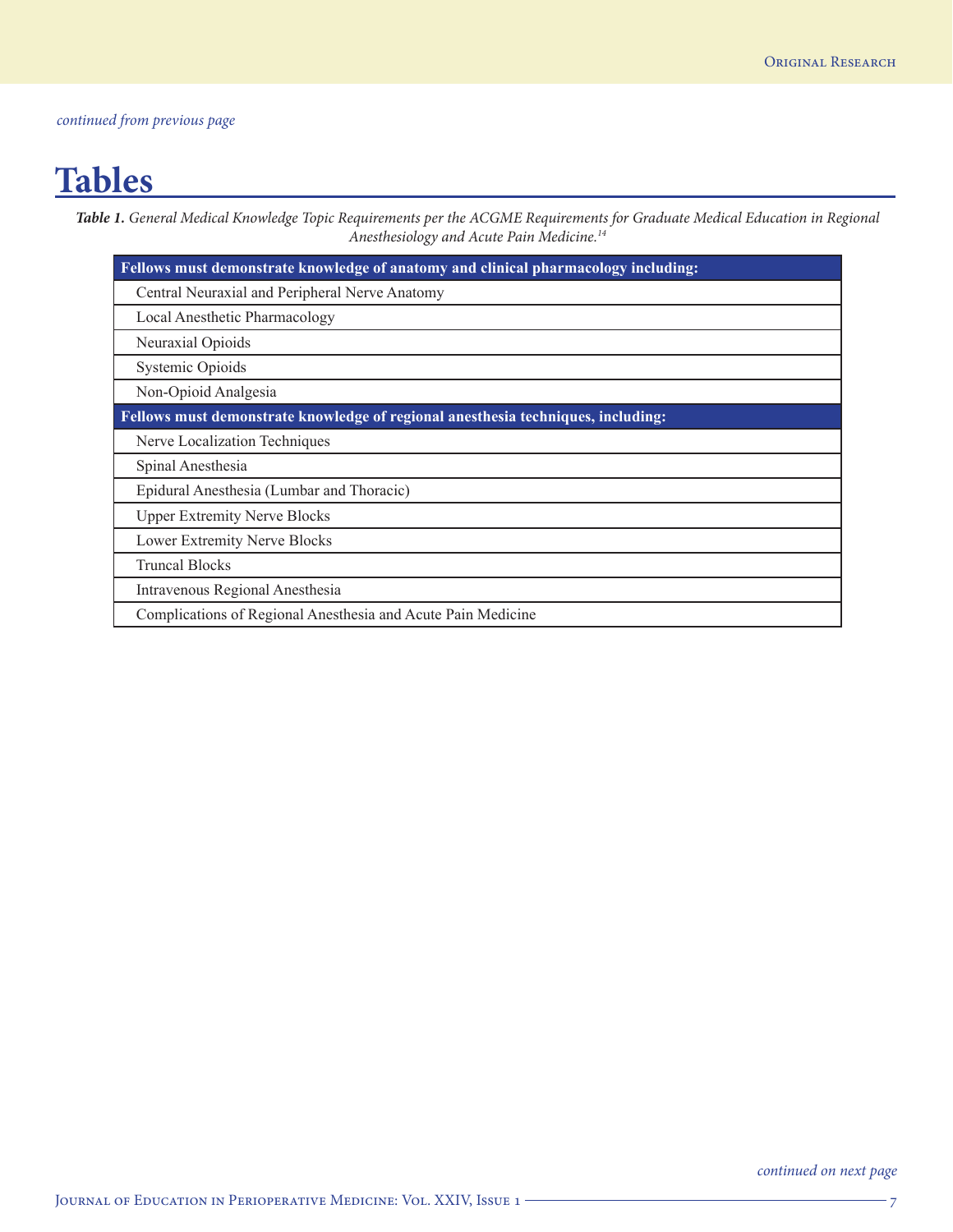## **Tables** *continued*

| <b>Question</b> | <b>Topic</b>                                        |
|-----------------|-----------------------------------------------------|
| 1               | Central Neuraxial Nerve Anatomy,<br>Complications   |
| $\overline{2}$  | Local Anesthetic Pharmacology                       |
| $\overline{3}$  | Local Anesthetic Pharmacology                       |
| $\overline{4}$  | Local Anesthetic Pharmacology                       |
| 5               | Local Anesthetic Pharmacology                       |
| 6               | Local Anesthetic Pharmacology, Complications        |
| 7               | Complications                                       |
| 8               | Spinal Anesthesia, Complications                    |
| 9               | Spinal Anesthesia, Complications                    |
| 10              | Spinal Anesthesia, Complications                    |
| 11              | Local Anesthetic Pharmacology                       |
| 12              | Neuraxial Opioids                                   |
| 13              | Neuraxial Opioids                                   |
| 14              | Neuraxial Opioids                                   |
| 15              | Systemic Opioids, Chronic Pain                      |
| 16              | Systemic Opioids, Chronic Pain                      |
| 17              | Systemic Opioids, Chronic Pain                      |
| 18              | Systemic Opioids, Chronic Pain                      |
| 19              | Systemic Opioids                                    |
| 20              | Nonopioid Analgesics                                |
| 21              | Nonopioid Analgesics                                |
| 22              | Nonopioid Analgesics                                |
| 23              | Nonopioid Analgesics                                |
| 24              | Nonopioid Analgesics                                |
| 25              | Nerve Localization Techniques                       |
| 26              | Nerve Localization Techniques                       |
| 27              | Ultrasound - Not Medical Knowledge<br>Requirement   |
| 28              | Spinal Anesthesia, Local Anesthetic<br>Pharmacology |
| 29              | Epidural Anesthesia, Complications                  |
| 30              | Epidural Anesthesia, Complications                  |
| 31              | Epidural Anesthesia                                 |
| 32              | <b>Truncal Block</b>                                |
| 33              | Epidural Anesthesia                                 |

*Table 2. Mapping of each individual multiple choice examination question to specific medical knowledge topics as required by the ACGME.* 

| <b>Question</b> | <b>Topic</b>                                                  |
|-----------------|---------------------------------------------------------------|
| 34              | Epidural Anesthesia                                           |
| 35              | Spinal Anesthesia, Complications                              |
| 36              | Spinal, Epidural                                              |
| 37              | <b>Upper Extremity Nerve Block</b>                            |
| 38              | Upper Extremity Nerve Block, Complications                    |
| 39              | Nonopioid Analgesics                                          |
| 40              | Lower Extremity Nerve Block                                   |
| 41              | Lower Extremity Nerve Block                                   |
| 42              | Lower Extremity Nerve Block                                   |
| 43              | Lower Extremity Nerve Block                                   |
| 44              | Lower Extremity Nerve Block                                   |
| 45              | Lower Extremity Nerve Block, Nerve<br>Localization Techniques |
| 46              | Lower Extremity Nerve Block                                   |
| 47              | Lower Extremity Nerve Block                                   |
| 48              | <b>Truncal Block</b>                                          |
| 49              | <b>Truncal Block</b>                                          |
| 50              | <b>Truncal Block</b>                                          |
| 51              | <b>Truncal Block</b>                                          |
| 52              | <b>Truncal Block</b>                                          |
| 53              | <b>Truncal Block</b>                                          |
| 54              | <b>Truncal Block</b>                                          |
| 55              | <b>Truncal Block</b>                                          |
| 56              | Intravenous Regional Anesthesia                               |
| 57              | Epidural, Complications                                       |
| 58              | Complications                                                 |
| 59              | Complications                                                 |
| 60              | Spinal Anesthesia                                             |
| 61              | Lower Extremity Nerve Block, Complications                    |
| 62              | Complications                                                 |
| 63              | Lower Extremity Nerve Block, Complications                    |
| 64              | <b>Upper Extremity Nerve Block, Complications</b>             |
| 65              | Complications                                                 |
| 66              | Epidural Anesthesia                                           |